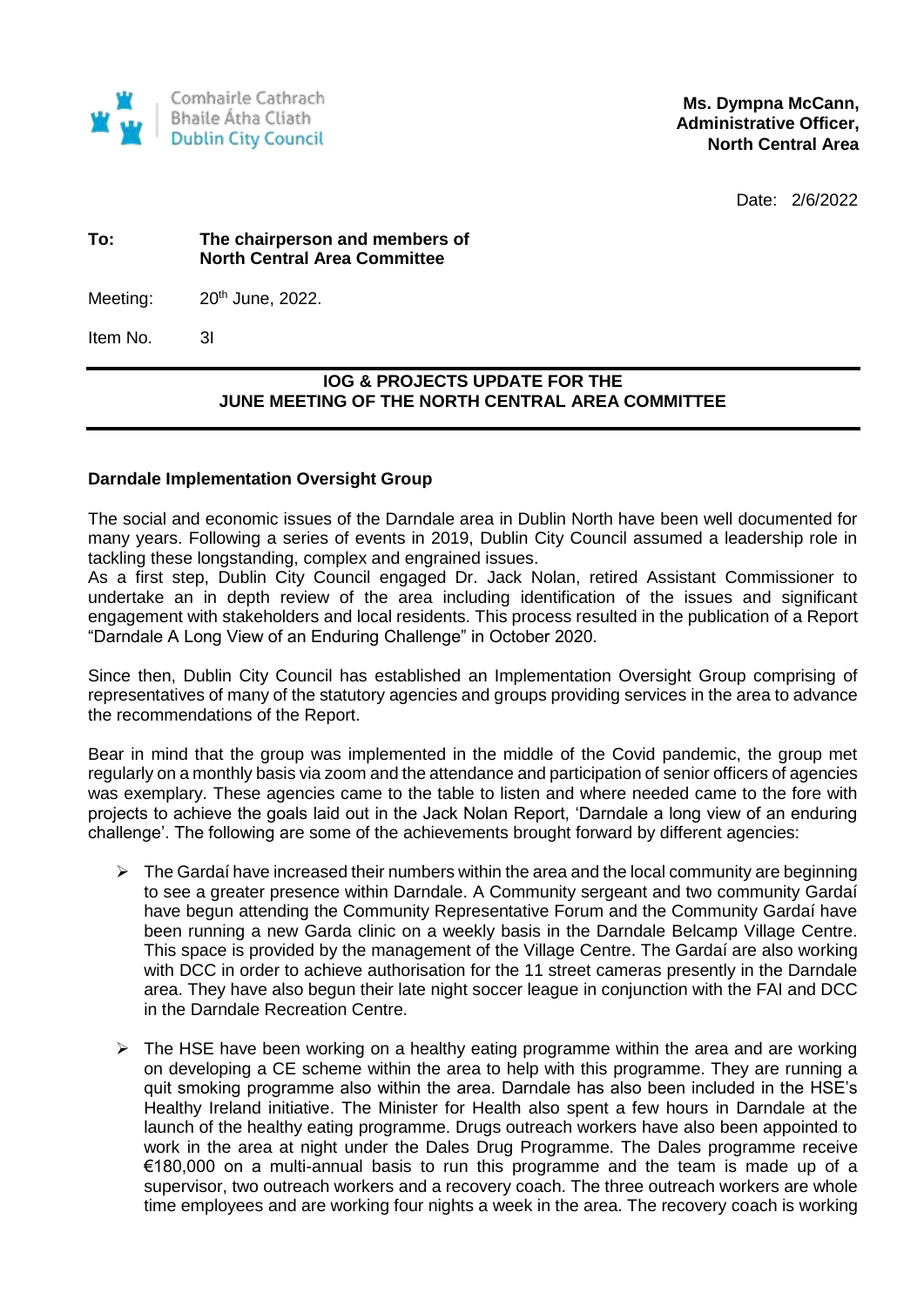15 hours per week. The HSE are moving these workers into the old Tusla building in the courtyard of the Bell Building and are also placing three Health & Wellbeing workers in here covering smoking cessation, Healthy eating and chronic disease management. There are also tentative plans to add a doctor and nurse to the staff.

- $\triangleright$  The CDYSB have arranged youth outreach workers to work with hard to reach youth in the area. This was initially a pilot project between Edenmore Drug Intervention Team (EDIT) & Sphere 17 which began in 2021. The team use a detached model of youth work to target young people not currently attending any centre based groups. A joint application based on the pilot project which included the previously mentioned two projects along with Kilmore West Youth Project was made for the Hard to Reach Initiative. The application was successful and is in receipt of its own funding (€128,000 annually) and its own service requirement. They have a whole time project leader and 2 youth activity workers (3 days). The hours concentrated on by this Hard to reach team are evenings, late nights and weekends. The workers are hosted by Sphere 17 and they operate primarily out of the Sphere building in Darndale.
- $\triangleright$  The Northside Partnership have recently appointed a healthy communities coordinator. They are involved in some of the HSE's initiatives such as smoking cessation and healthy eating. They organised the launch of the healthy eating programme which was attended by the Minister for Health. They also arranged the very successful apprenticeship fair which they located in Darndale. They have secured funding to the value of €188,650 for a Place-Based Leadership Programme. This is a pilot leadership programme which is based in both Darndale & Drogheda. There are 24 participants involved from each area, made up of State Agencies, local projects and local residents. This project was designed for the two areas after the string of murders back in 2019. Minister Joe O'Brien was in the Hilton Hotel for the launch of the programme on induction day in January 2022. Three members of staff from DCC, three from An Garda Síochána and staff from the HSE, Tusla, Northside Partnership, The Dales, PACE, Sphere 17, Archways and local schools along with local residents are attending the course which will go on until July 2023. The Partnership also convened the local network 'Get the message out' (GTMO) which is made up of all local stakeholders and the message is that there is Another Way for the youth.
- $\triangleright$  The Department of Justice sit on the IOG and they have funded the Greentown project which is being rolled out by Archways and the University of Limerick in conjunction with the Gardaí and other agencies. This is based on the previous Red & Bluetown projects back in 2001. Archways also funded the Steps project which was another leadership type course from the Northside Partnership and Archways and the Northside Partnership rolled out the 'Another Way, 5K' in conjunction with numerous members of the network as part of the GTMO campaign.
- $\triangleright$  Dublin City Council carry out ongoing clean-ups of public spaces, Enhancement of public realm, i.e. Removal of boulders , Pop up park, Upgrading bollards, refreshing lamp standards, Landscaping of green area at Snowdrop walk, Pop up Garden across from Bell Building, Enhancement of green area at Tulip Court The Community Representative Forum meet on a monthly basis, first Wednesday of each month.

The Darndale Together Safety Forum has recommenced and met on 1<sup>st</sup> June 2022 and will meet every quarterly .This meeting will take place the same time as The Community Representative Forum. The objective of the Darndale Together Safety Forum is to promote positive relationships between Gardaí, Dublin City Council and local representative groups to deal with local community safety and security issues.

Dublin City Council has engaged Urban Agency for Architectural Services for Darndale Public Realm Strategy. The site consists of Darndale, Belcamp and Moatview. A number of studies have been undertaken by DCC across the study area for consolidation of housing and community projects. There is a need to look at Darndale on a number of scales. The main focus of this work will be to focus on the